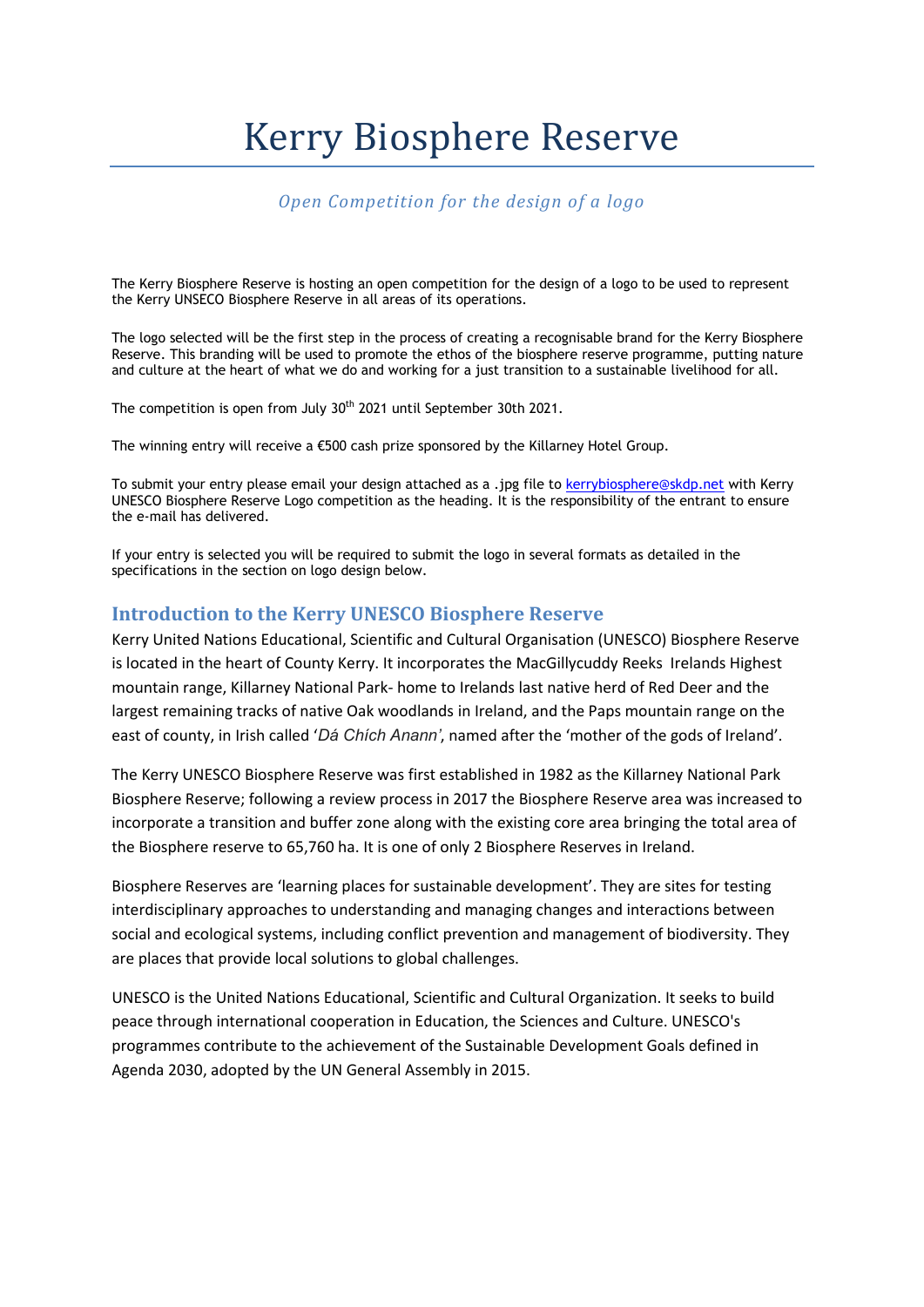

**Figure 1: Map of the Kerry Biosphere Reserve**

Social Media links for Kerry UNESCO Biosphere:

Facebook:<https://www.facebook.com/kerrybiosphere>

Instagram:<https://www.instagram.com/kerrybiosphere/>

Twitter:<https://twitter.com/KerryBiosphere>

You can find our website here: [www.kerrybiosphere.ie](http://www.kerrybiosphere.ie/)

## **Logo Design Details**

The logo for the Kerry Biosphere Reserve must represent the natural and cultural value of the area within the Kerry Biosphere Reserve.

The logo selected will be used across all media to represent the work of the Kerry Biosphere Reserve. It will serve as an award badge to partner organisations to represent their commitment to the ethos of environmental sustainability and nature conservation. It will also be used to create merchandise to promote awareness and understanding of our natural and cultural heritage.

The following directions are taken from the 'Technical Guidelines for Biosphere Reserves' as published by UNESCO.

#### *Own brand and logo*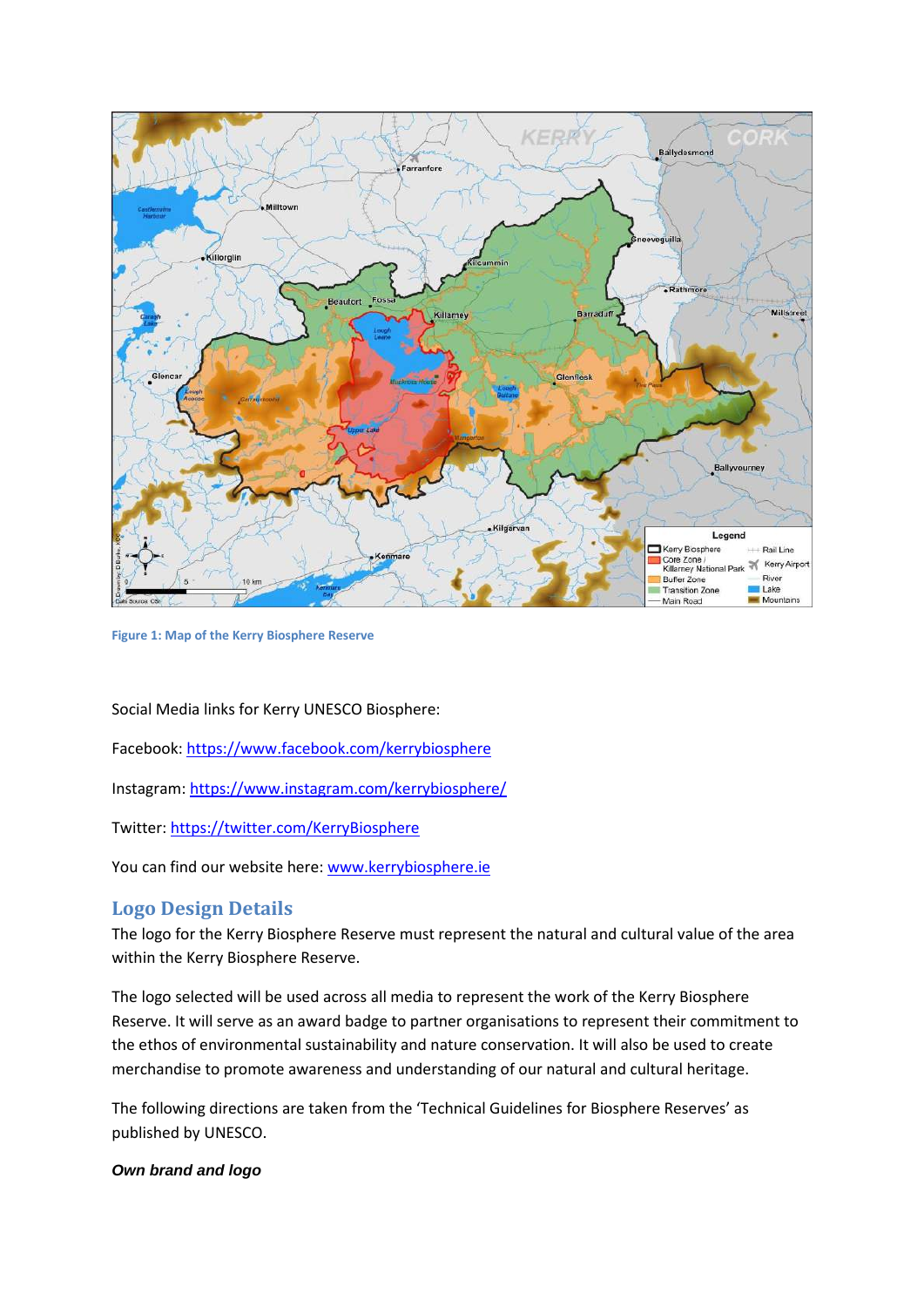*235. Because of the legal restrictions on usage of the 'UNESCO logo', many biosphere reserves have developed their own brand logos, as in the example below. Such logos only contain the term* ' b*iosphere reserve*'*, a term which is not legally protected by UNESCO. Many biosphere reserves have registered their own logo at the national trademark office. This is fully supported by UNESCO, as long as such a logo does not contain the acronym 'UNESCO'.* 

*Biosphere reserves are completely free to use and authorize such logos, including in commercial contexts. Where biosphere reserves have their own logo, they employ it in commercial contexts and the UNESCO Biosphere Reserve logo in non-commercial contexts (often combined with their 'own logo').* 

Due to this the logo design may not include the text 'UNESCO'.

It may include the text 'Kerry Biosphere' or 'Kerry Biosphere Reserve'. Any text must be included in both English and Irish.

Requirements include:

- Design must be transferrable to several different formats for use in digital and print media, on merchandise, partner badges and to represent the Kerry Biosphere in international collaborative projects.
- Design must represent some aspects of the Kerry Biosphere Reserve and its natural and cultural heritage.
- Design must use a complementary colour scheme to the existing website. Website can be found at [www.kerrybiosphere.ie](http://www.kerrybiosphere.ie/)
- All entries must be the original work of the individual/company making the submission.
- Entries must be submitted as a .jpg file 500px by 500px.
- The winning entry selected must be provided as a vector file that can be edited for colour or transparency; this will be requested once final decision is made on design.

#### **Partners logos**

In this section we have included logos for the partners in our management committee - South Kerry Development Partnership, Kerry County Council and the National Parks and Wildlife Service.

We also work closely with a number of other organisations in Ireland and so have included their logos here for reference.

There are 714 Biosphere Reserves globally in 129 countries many of which have developed their own logo to allow for branding of commercial partnerships and projects; some of these are included below. A full list of biosphere Reserves can be found on the UNESCO website a[t www.UNESCO.org](http://www.unesco.org/)

#### **Example logos for partner organisations or organisations we work closely with:**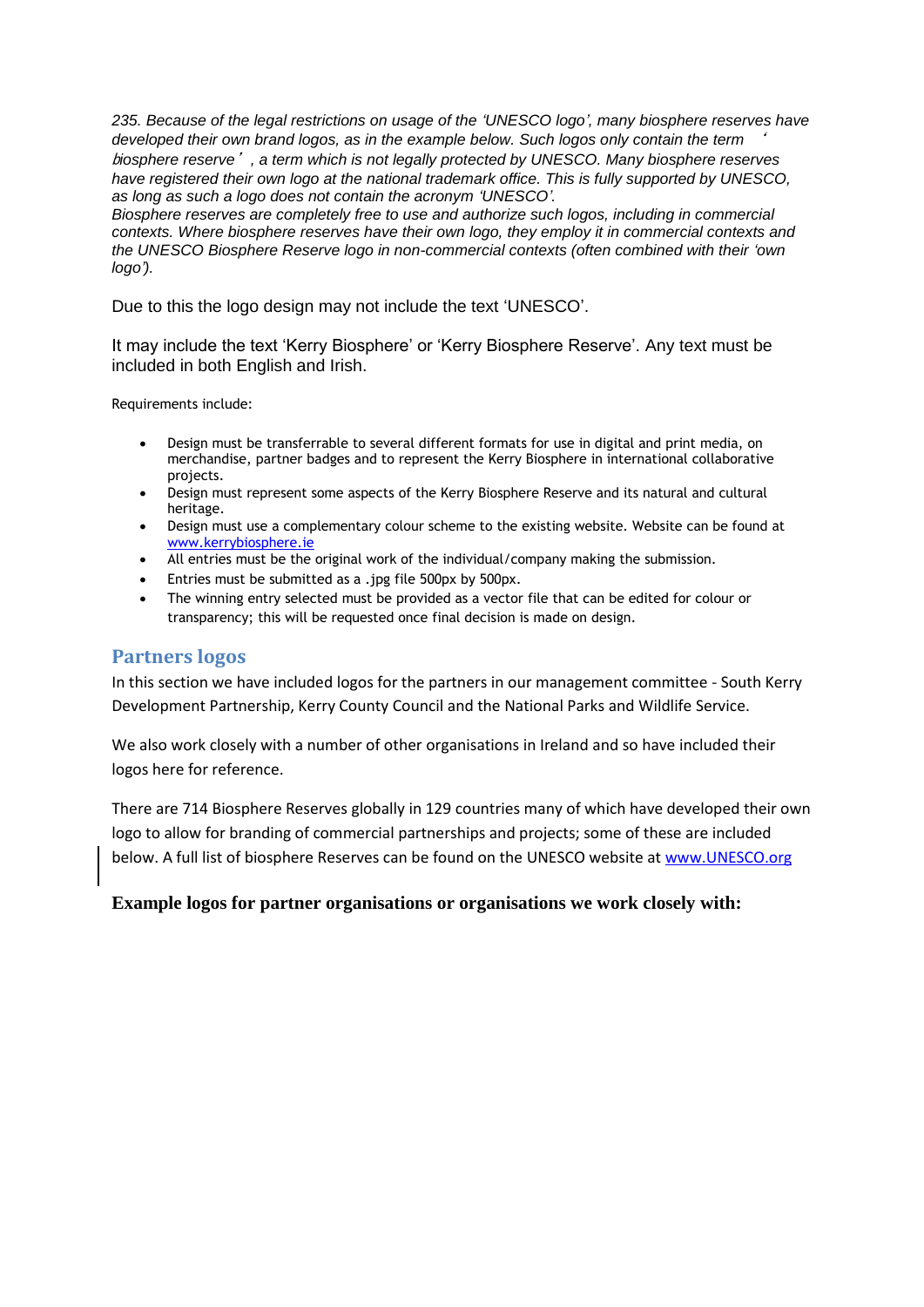

# **Example logos from other biosphere reserves:**